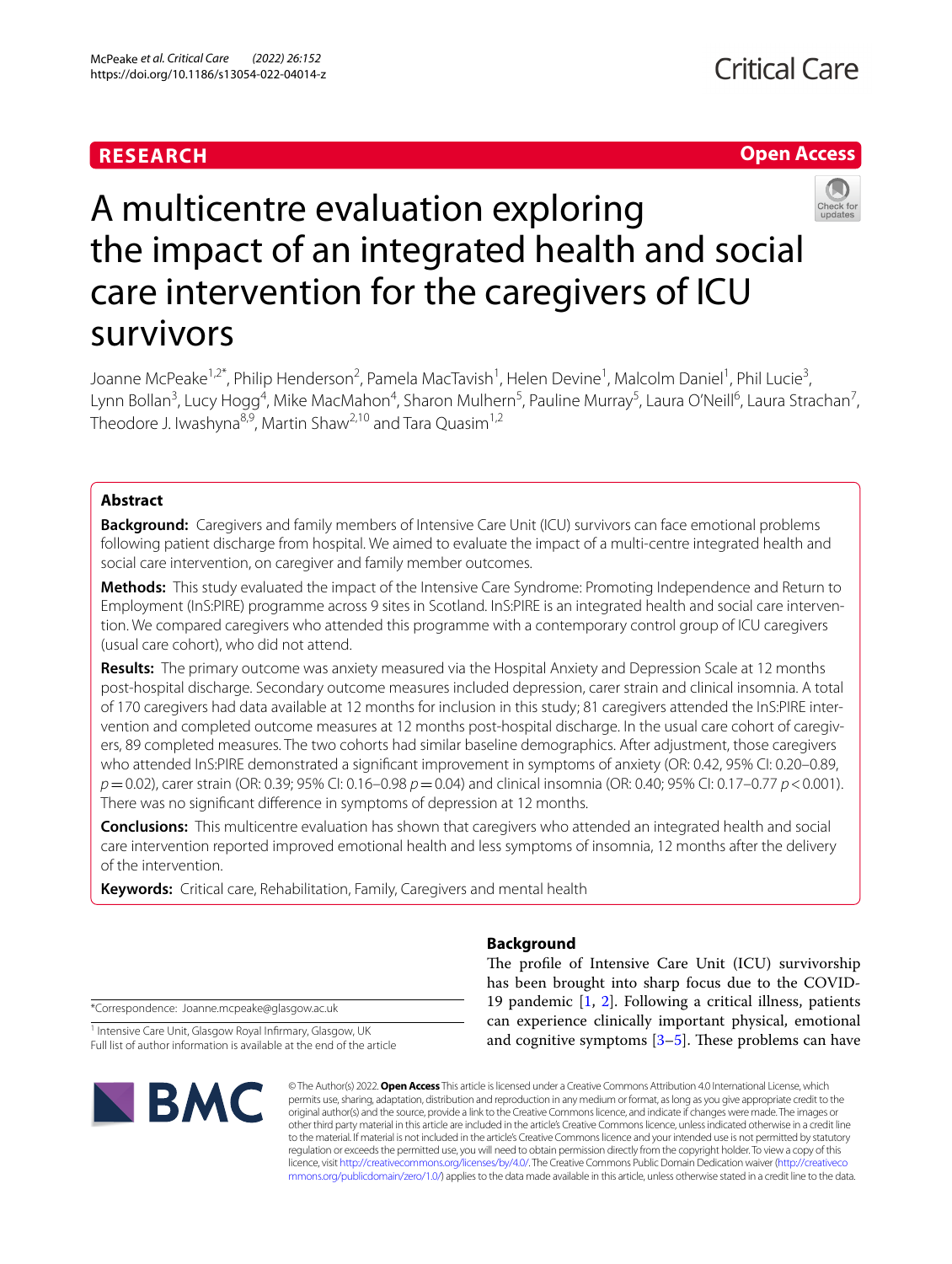major implications for the patient and healthcare system [[6,](#page-7-4) [7](#page-7-5)].

Less focus has been placed on family members and caregivers of ICU survivors. This vulnerable group often have a challenging trajectory during the critical care recovery period and are known to experience emotional and social problems [[8–](#page-7-6)[10](#page-7-7)]. For example, recent evidence has shown that over two thirds of caregivers may experience symptoms of depression, up to 80% can experience symptoms of anxiety and more than half can experience caregiver strain in the months following critical care discharge [\[11](#page-7-8)[–13\]](#page-7-9).

To address this pressing issue, we designed a multi-centre health and social care intervention to support caregivers recovery following critical care discharge. Specifcally, we sought to understand what impact this intervention had on emotional outcomes and social disruption for the caregiver.

## **Methods**

## **Study design**

Using a multicentre cohort design, we compared caregivers who attended an integrated health and social care intervention aimed at improving outcomes for ICU survivors, with a contemporary, usual care cohort (caregivers who had been exposed to critical care and were currently caring for a critical care survivor) who did not attend the programme. Previous work has described the outcomes of patients who participated in this intervention, alongside a detailed process evaluation [\[14](#page-7-10)].

A *caregiver* was defned as the individual who provided most of the fnancial, emotional and physical support for the patient, or the individual primarily responsible for caring for the patient on an unpaid basis [\[15](#page-7-11)].

We report a cohort study, as per the Strengthening the Reporting of Observational Studies in Epidemiology (STROBE) guidelines [[16\]](#page-7-12).

## **Approval**

Ethical approval was granted by the Northwest (Liverpool Central) Research Ethics Committee (reference number: 17/NM/0199). All participants provided written consent.

## **Intervention**

The intervention is described in accordance with the Template for intervention Description and Replication checklist [\[17](#page-7-13)] (Additional fle [1](#page-6-0): S1).

The Intensive Care Syndrome: Promoting Independence and Return to Employment (InS:PIRE) programme is a complex intervention and has been described previously [[18](#page-7-14)[–20](#page-7-15)]. InS:PIRE is an integrated health and social care intervention aimed at improving outcomes for ICU

survivors and their caregivers in the year following hospital discharge.

Briefy, all patients receive individual reviews with different members of the multidisciplinary team (MDT) including: an ICU nurse and doctor; pharmacist; and physiotherapist. These specialists offer a debrief of the ICU stay, an assessment of ongoing problems, goal setting and patient-directed management plans. Clinical Psychology services, alongside occupational therapy, was also available. Peer support was embedded throughout InS:PIRE through the use shared waiting areas and group sessions. Patient and caregiver volunteers further along the recovery trajectory also attended the programme and provided peer support [[21](#page-7-16)].

Several group sessions were set up for caregivers, including the clinical psychological support. Every site involved local community organisations who provided welfare advice including information on relevant government benefits and housing. This support was delivered through a combination of individual appointments, drop-in sessions or group discussions. Support for caregivers from local agencies was also integrated at every site. In contrast with other ICU recovery services which often include a single clinical appointment, InS:PIRE was designed as a recovery programme; patients and caregivers attend each week for fve weeks and are followed up for 1 year after initial attendance. During the intervention period, the InS:PIRE service took place in the hospital setting.

InS:PIRE was co-designed with local patients and caregivers. During this process, patients and caregivers both described the necessity for a specifc and deliberate focus on caregivers within any rehabilitation service. This is also consistent with previous evidence is this feld [\[22](#page-7-17)]. Initial single-centre work showed that supporting caregivers was feasible, safe and acceptable; thus, this support was included in this multi-centre scale up [[12,](#page-7-18) [23](#page-7-19)]. Caregivers could attend all sessions and were eligible to receive the same support as patients. This only differed with the physiotherapy and pharmacy sessions which were aimed specifcally at patient recovery.

#### **Participants**

Participants were invited to the programme between 4 and 12 weeks after hospital discharge. Patient inclusion criteria were any patient receiving level three care (multiple organ support and / or invasive respiratory support) or more than seven days of level two care (single organ support or postoperative care). There was no upper age limit for inclusion. Exclusion criteria were any patient who was terminally ill, had sufered a traumatic brain injury or was an in-patient under psychiatric services. Caregiver inclusion criteria were: paired consented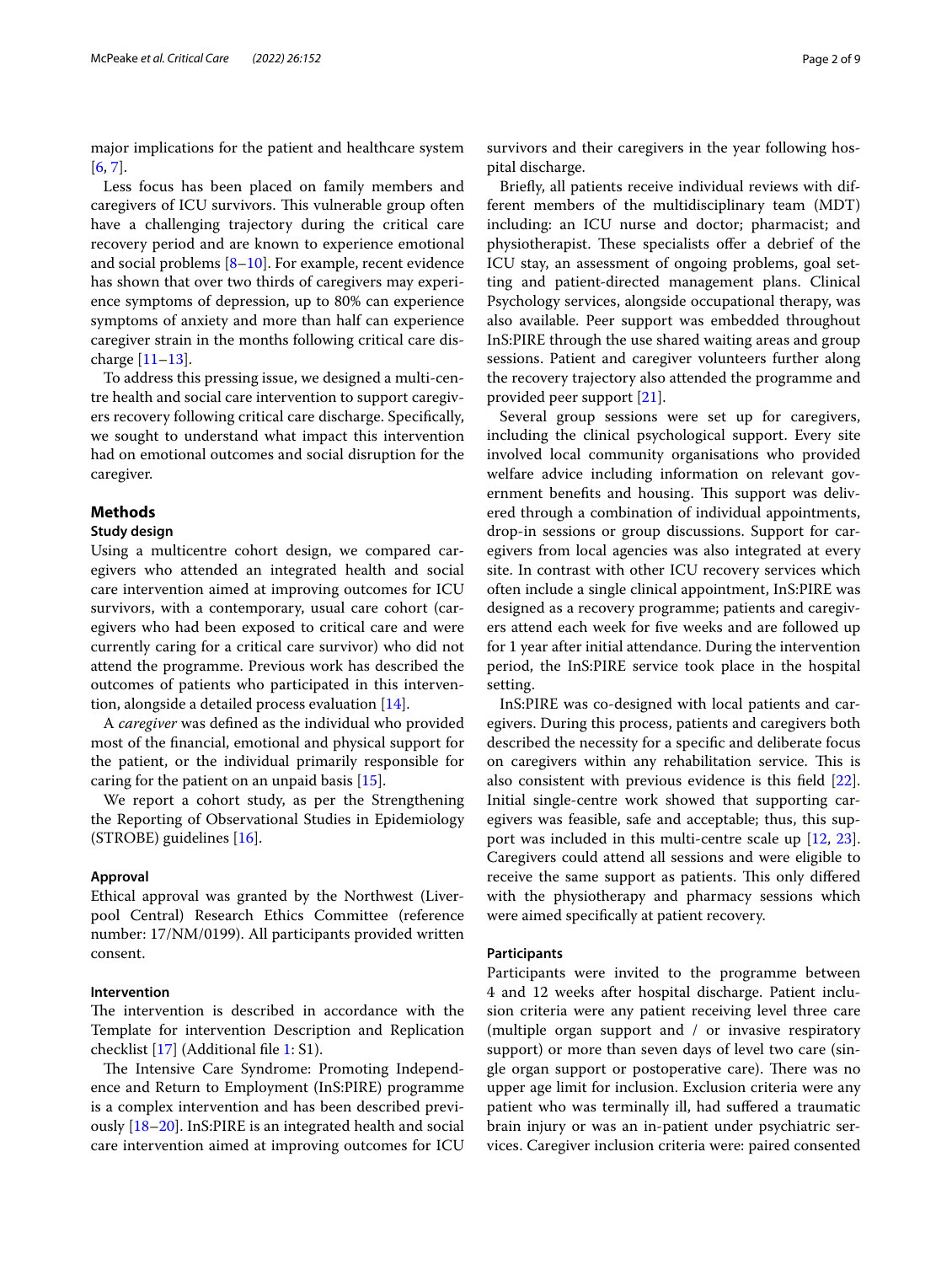patient data had to be available and caregiving responsibilities occurred in an informal, non-paid basis. We limited inclusion in the research to one caregiver per patient; however, multiple caregivers could attend InS:PIRE.

## **Intervention cohort**

Five sites provided the InS:PIRE programme as part of a quality improvement collaborative (*intervention cohort*) over 2 years. Caregivers in the intervention cohort were consecutively recruited to this study between May 2016 and October 2018 (follow-up completed December 2019). Caregiver outcome measures were completed via a pre-planned 12-month follow-up appointment. Participants were given the opportunity to complete questionnaires at InS:PIRE attendance or via telephone. Fidelity of the intervention was assessed by the number of patients who completed the three 'core' interventions: medical/nursing consultation; pharmacy; and physiotherapy review. As such, only the caregivers of patients who completed these core interventions were included in this fnal analysis.

#### **Usual care cohort**

We recruited a contemporary usual care cohort from sites who had no active follow-up or rehabilitation for ICU survivors. Patients in the usual care cohort were recruited from eight hospitals in Scotland between 10 and 16 months post-hospital discharge. Patients were identifed by searching the local electronic records system and were recruited by postal survey. Questionnaire packs were sent to eligible patients with pre-paid return envelopes. Alongside these patient packs, we asked the patient's primary caregiver (or closest family member) to complete a separate pack. Reminder questionnaire packs were sent if the pack was not returned after one month. Participants were also given opportunity to call to discuss issues or recruitment with researchers. The usual care cohort was recruited between July 2017 and March 2020. Ethical approval was in place to continue beyond March 2020; however, the impact of the coronavirus disease 2019 pandemic was unknown; thus, recruitment to this study was closed in an attempt to reduce any confounding efect.

## **Data collection**

We created a short questionnaire in order to collect family member demographics. Data collected included age, relationship to patient and gender.

In-hospital patient demographic and clinical data were obtained from clinical notes and discharge summaries. Patient comorbidity data (including mental health data) were obtained from medical notes and critical care admission records. Critical care length of stay was taken for the highest level of care and during the frst critical care admission only.

The Scottish Index of Multiple Deprivation (SIMD) is produced by the Scottish Government as a measure of deprivation, with postcode areas defning data on socioeconomic status. This research split the SIMD into five categories to defne socio-economic status; quintile one represented the most deprived and quintile fve the least [[24\]](#page-8-0).

## **Outcome measures**

#### *Hospital Anxiety and Depression Scale*

The primary outcome measure in this study was caregiver anxiety. Anxiety and depression were measured using the Hospital Anxiety and Depression Score (HADS) [\[25](#page-8-1)]. The HADS questionnaire contains 14 statements relating to mood, with seven statements relating to depression and seven to anxiety. Each statement has four potential options (scored  $0-3$ ). The cutoff points widely adopted for HADS are described in Additional fle [2:](#page-6-1) S2. In this analysis, we classifed anxiety and depression as a score of 8 or above utilising the score subscales [\[25](#page-8-1)]. Appropriate licensing requirements were in place for the use of the HADS.

## *Carer Strain Index*

Alongside the HADS, the Carer Strain Index (CSI) was utilised  $[26]$  $[26]$ . The CSI measures strain, including social strain, related to care provision from the caregiver's perspective. There are elements related to emotional adjustment, social issues, physical and fnancial strain. Each question is given one point; a score of seven or greater is the generally accepted cut off point for a high level of strain.

## *The Insomnia Severity Index*

The Insomnia Severity Index (ISI) is a seven-item questionnaire which has been validated as a screening tool for clinical insomnia. Participants are asked to rank the severity of their sleep problems on a scale of zero to four and answer four other questions regarding satisfaction with their sleeping patterns [[27\]](#page-8-3). We defned insomnia as a score of 8 and greater from a maximum score of 28 (range 0 to 28).

#### **Statistical analysis**

Analyses were undertaken using R (Version 4.0.3). All missing covariates were imputed using categorical and regression trees analysis with the Multivariate Imputation by Chained Equations (MICE) software package. We used 5 imputations and 10 iterations.

Continuous variables were expressed as medians and interquartile range (IQR). The Kruskall–Wallis test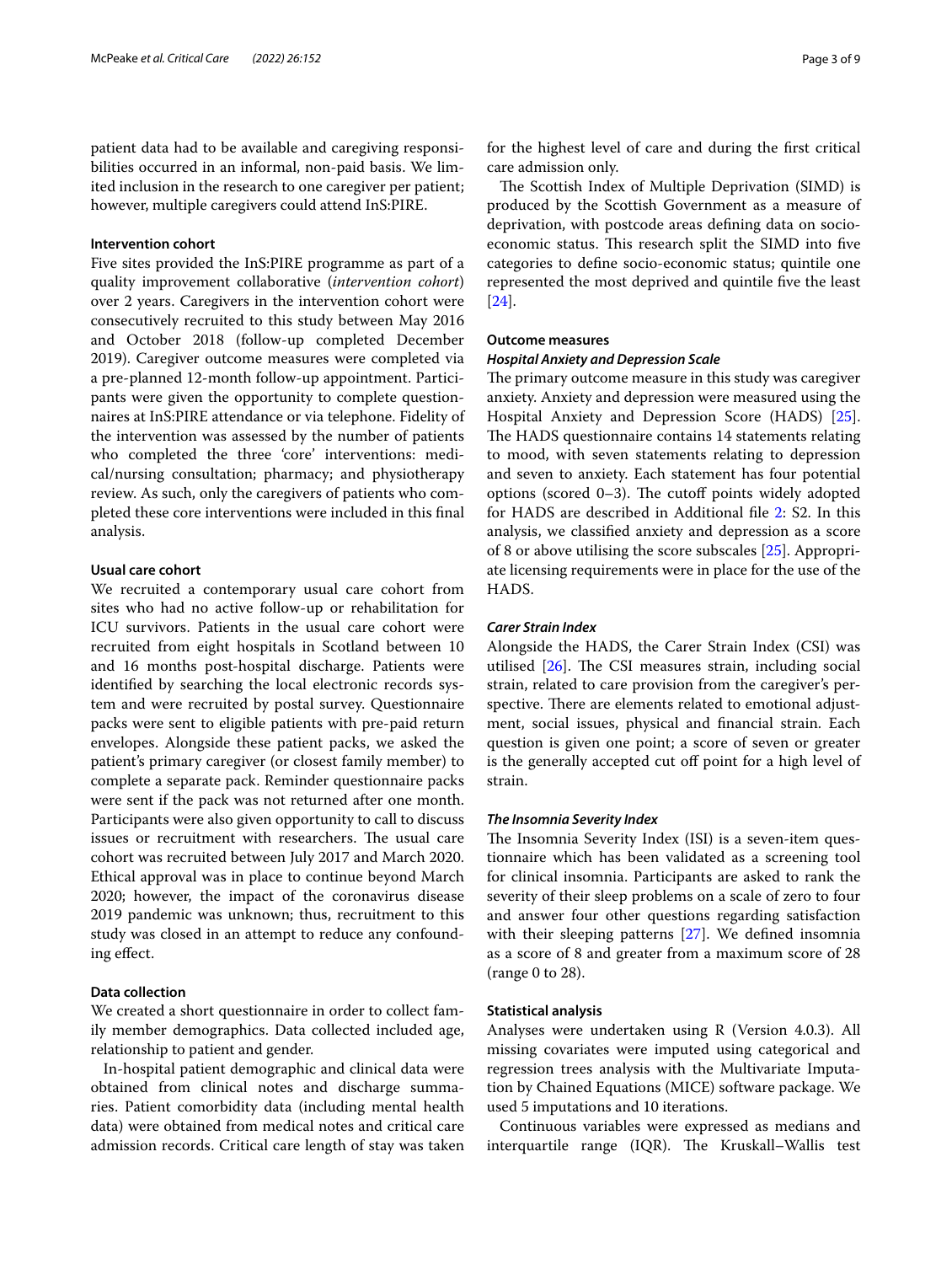was used to compare diferent sub-groups and the Chisquared test to analyse categorical variables. Logistic regression was used to understand the impact of the intervention on the main outcomes of this study.

Models were created using domain knowledge and previous evidence in the feld. All models were adjusted for: relationship with the patient; caregiver age; caregiver gender; time to follow-up; and socio-economic status (SIMD quintiles). We also adjusted patient level demographics which are known to infuence recovery including: hospital length of stay; patient age; and the presence of a mental health comorbidity (pre-existing).

## **Results**

## **Demographics**

Two hundred and six patients attended InS:PIRE across the fve participating sites and consented to participation in the study. Of these patients, 136 attended with caregivers who consented to participation in the study at baseline (initial InS:PIRE attendance). Eighty-one

(60%) of these caregivers completed outcomes measures at 1 year and were eligible for inclusion in this analysis (*intervention cohort*).

In the usual care cohort, 452 patients were sent questionnaire packs across the four usual care cohort sites; 115 patients returned the packs for analysis in the study. Of these, 89 (77%) paired caregivers also completed outcome measures at 1 year and were included in the caregiver usual care cohort.

The caregiver intervention and usual care cohort was similar in all baseline demographics. Both cohorts were predominantly female (intervention: 49 (60.5%) vs. usual care: 57 (64%)) and had similar age profles (intervention:58 (IQR: 48.0–66.3) vs. usual care 58  $(IQR: 47.7–69.0)$  years  $(Table 1)$  $(Table 1)$ . There was also a similar spread across the socio-economic gradient in both groups. Patient and caregiver demographics are shown in Table [1.](#page-3-0)

The dataset was 96.2% complete; a breakdown of the missing variables is shown in Table [2](#page-4-0).

<span id="page-3-0"></span>**Table 1** Caregiver demographics, alongside paired patient demographics

|                                        | Usual care cohort ( $n = 89$ ) | Intervention cohort ( $n = 81$ ) | p value |
|----------------------------------------|--------------------------------|----------------------------------|---------|
| Caregiver demographics                 |                                |                                  |         |
| Relationship with patient, $n$ (%)     |                                |                                  | 0.47    |
| Partner or spouse                      | 66 (74.2)                      | 54 (66.6)                        |         |
| Child or grandchild                    | 16(18)                         | 13(16.1)                         |         |
| Parent                                 | 3(3.3)                         | 8(9.9)                           |         |
| Other                                  | 4(4.5)                         | 6(7.4)                           |         |
| Age, years, median (IQR)               | 58.0 (47.7-69.0)               | 58.0 (48.0-66.3)                 | 0.88    |
| Gender, male, n (%)                    | 32 (36.0)                      | 30 (37.0)                        | 0.79    |
| Socio-economic status                  |                                |                                  | 0.50    |
| SIMD 1 (most deprived)                 | 25(28.1)                       | 20(24.7)                         |         |
| SIMD <sub>2</sub>                      | 19(21.3)                       | 19 (23.4)                        |         |
| SIMD <sub>3</sub>                      | 12(13.5)                       | 16 (19.8)                        |         |
| SIMD <sub>4</sub>                      | 12(13.5)                       | 7(8.6)                           |         |
| SIMD 5 (least deprived)                | 19(21.3)                       | 11(13.6)                         |         |
| Patient demographics                   |                                |                                  |         |
| Age at ICU admission, median (IQR)     | 63.9 (49.7-71.4)               | 58.7 (51.1-67.7)                 | 0.16    |
| Gender, male, number (%)               | 50 (56.2)                      | 41 (50.6)                        | 0.33    |
| ICU LOS, days, median (IQR)            | $4.75(2.4-9.6)$                | $11.3(7.0-19.7)$                 | < 0.01  |
| Hospital LOS, days, median (IQR)       | 19.0 (11.2-33.5)               | 32.0 (17.0-51.7)                 | < 0.01  |
| APACHE II, median (IQR)                | 19.0 (14.9-25.0)               | 19.0 (15.0-26.0)                 | 0.49    |
| Mental health issues pre-ICU, n (%)    | 20(22.5)                       | 21(25.9)                         | 0.72    |
| Ventilation required, n (%)            | 76 (85.4)                      | 77 (95.1)                        | 0.12    |
| Two or more comorbidities, n (%)       | 42 (47.2)                      | 34 (42)                          | 0.34    |
| Surgical admission                     | 42 (47.2)                      | 31 (38.3)                        | 0.17    |
| Time to follow-up, median months (IQR) | $15.0(13.1 - 16.5)$            | $16.0(14.8 - 17.5)$              | < 0.01  |

Missing data information available in Additional fle [2](#page-6-1): S2

*IQR* interquartile range, *SIMD* Scottish Index of Multiple Deprivation, *ICU* Intensive Care Unit, *LOS* length of stay, *APACHE II* Acute Physiology and Chronic Health Evaluation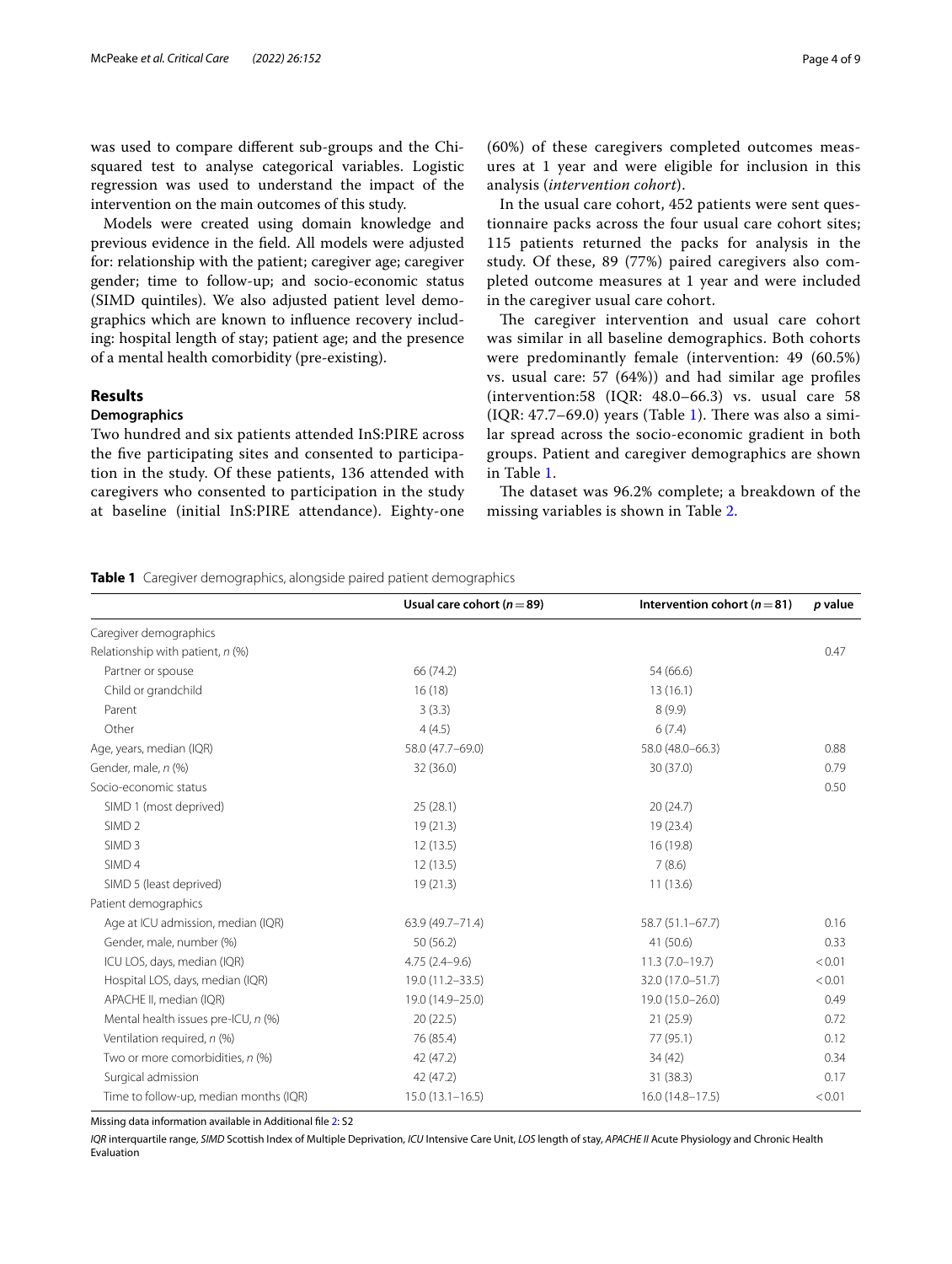## <span id="page-4-0"></span>**Table 2** Missing values per variable for caregivers (intervention and usual care)

| Variable                                                                                                      | Missingness,<br>N (170) (%) |
|---------------------------------------------------------------------------------------------------------------|-----------------------------|
| Caregiver demographics                                                                                        |                             |
| Caregiver relationship with patient                                                                           | 2(1.2)                      |
| Caregiver age                                                                                                 | 24(14.1)                    |
| Caregiver gender                                                                                              | 2(1.2)                      |
| Caregiver SIMD                                                                                                | 10(5.9)                     |
| Caregiver time to follow-up                                                                                   | 6(3.5)                      |
| Hospital anxiety and depression scale (HADS) questions                                                        |                             |
| I feel tense or wound up                                                                                      | 6(3.5)                      |
| I still enjoy the things I used to enjoy                                                                      | 4(2.4)                      |
| I get a sort of frightened feeling as if something awful is about to happen                                   | 4(2.4)                      |
| I can laugh and see the funny side of things                                                                  | 3(1.8)                      |
| Worrying thoughts go through my mind                                                                          | 4(2.4)                      |
| I feel cheerful                                                                                               | 3(1.8)                      |
| I can sit at ease and feel relaxed                                                                            | 4(2.4)                      |
| I feel as if I am slowed down                                                                                 | 4(2.4)                      |
| I get a sort of frightened feeling like "butterflies" in the stomach                                          | 5(2.9)                      |
| I have lost interest in my appearance                                                                         | 5(2.9)                      |
| I feel restless as if I have to be on the move                                                                | 7(4.1)                      |
| I look forward with enjoyment to things                                                                       | 6(3.5)                      |
| I get sudden feelings of panic                                                                                | 5(2.9)                      |
| I can enjoy a good book or radio or television programme                                                      | 8(4.7)                      |
| Carer strain index questions                                                                                  |                             |
| Sleep is disturbed                                                                                            | 5(2.9)                      |
| It is inconvenient                                                                                            | 6(3.5)                      |
| It is a physical strain                                                                                       | 7(4.1)                      |
| It is confining                                                                                               | 7(4.1)                      |
| There have been family adjustments                                                                            | 5(2.9)                      |
| There have been changes in personal plan                                                                      | 5(2.9)                      |
| There have been emotional adjustments                                                                         | 7(4.1)                      |
| Some behaviour is upsetting                                                                                   | 5(2.9)                      |
| It is upsetting to find has changed so much from his or her former self                                       | 10(5.9)                     |
| There have been work adjustments                                                                              | 7(4.1)                      |
| It is a financial strain                                                                                      | 5(2.9)                      |
| Feeling completely overwhelmed                                                                                | 5(2.9)                      |
| There have been other demands on my time                                                                      | 5(2.9)                      |
| Insomnia severity index questions                                                                             |                             |
| Difficulty falling asleep                                                                                     | 19 (11.2)                   |
| Difficulty staying asleep                                                                                     | 20 (11.8)                   |
| Problem wakening up too early                                                                                 | 31 (18.2)                   |
| How many nights per week were you bothered by problems sleeping                                               | 4(2.4)                      |
| How satisfied or dissatisfied are you with your current sleep pattern                                         | 4(2.4)                      |
| To what extent do you consider your sleep problem to interfere with your daily functioning                    | 3(1.8)                      |
| How noticeable to others do you think your sleeping problem is in terms of impairing the quality of your life | 3(1.8)                      |
| How worried or distressed are you about your current sleep problem                                            | 3(1.8)                      |

*SIMD* Scottish Index of Multiple Deprivation, *ICU* Intensive Care Unit, *APACHE* Acute Physiology and Chronic Health Evaluation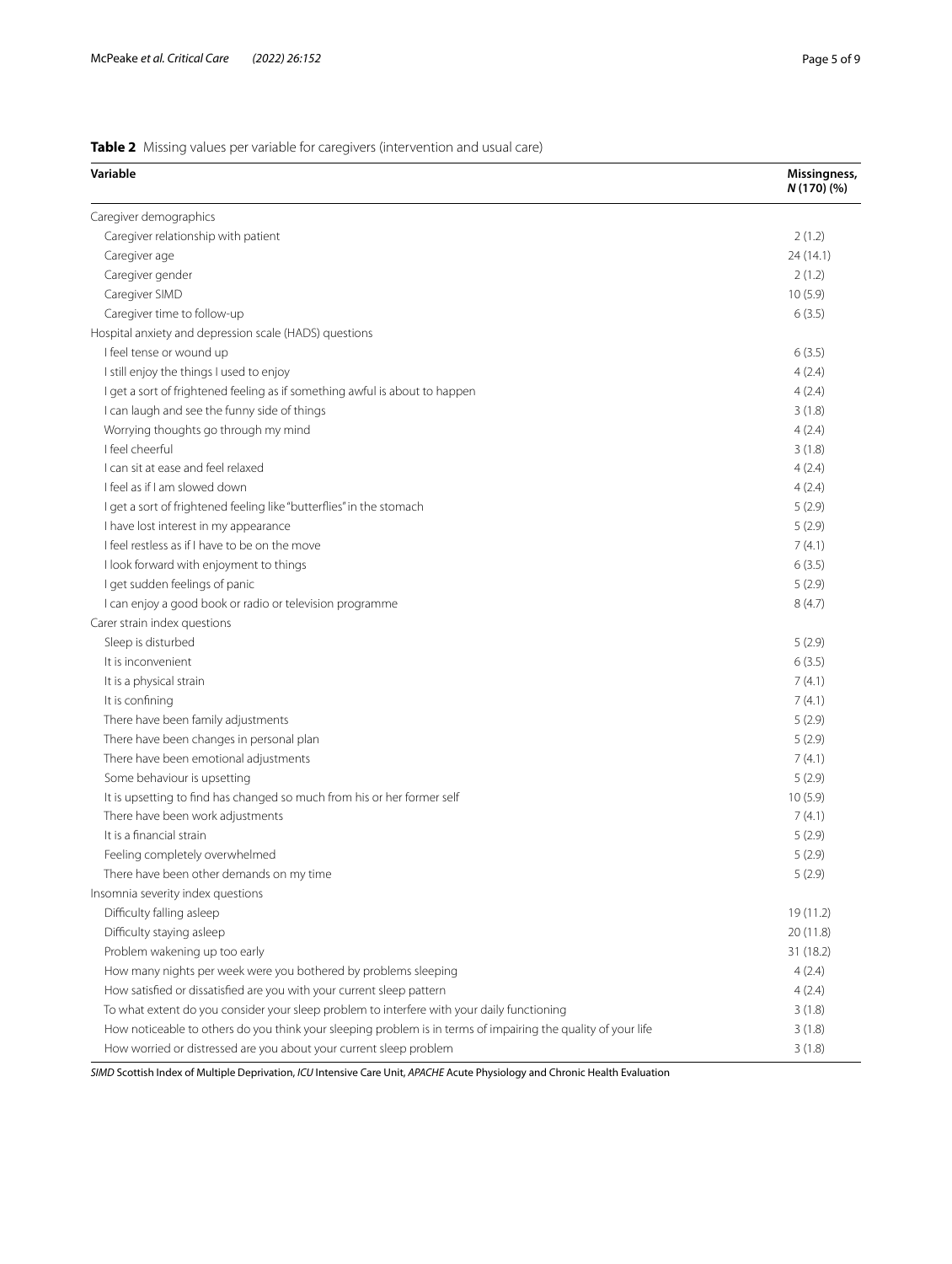<span id="page-5-0"></span>**Table 3** Summary of the effect of InS:PIRE on study outcomes at 12 months estimated via logistic regression models

| <b>Outcome measure</b> | Adjusted<br>estimate | p value | 95%<br>confidence<br>interval |
|------------------------|----------------------|---------|-------------------------------|
| <b>HADS</b> anxiety    | 0.42                 | 0.02    | $0.20 - 0.89$                 |
| HADS depression        | 0.58                 | 0.19    | $0.26 - 1.31$                 |
| Carer strain           | 0.39                 | 0.04    | $0.16 - 0.98$                 |
| Clinical insomnia      | 0.36                 | < 0.001 | $0.17 - 0.77$                 |

Statistical Signifance was defned as *p* < 0.05

## **Outcomes**

## *Anxiety and depression*

After adjustment, there was a 58% adjusted odds reduction in symptoms of anxiety (measured as a score of 8 or greater on the HADS anxiety scale) in those caregivers who received the InS:PIRE intervention (OR: 0.42, 95% CI: 0.20–0.89,  $p = 0.02$ ) (Table [3\)](#page-5-0). The number of caregivers who had depression (classifed as a score of 8 or greater on the HADS depression scale) was 27% in the usual care cohort versus 22% in the intervention cohort; however, the odds of depressive symptoms at 12 months was not signifcantly diferent in those who received the InS:PIRE intervention, (OR: 0.58, 95% CI: 0.26–1.31,  $p = 0.19$  (Table [3\)](#page-5-0).

## **Carer strain**

After adjustment, there was a signifcant, 61% reduction in the odds of carer strain in those who received the InS:PIRE intervention (OR: 0.39; 95% CI: 0.16–0.98  $p=0.04$ ). The rate of strain (defined as a score equal to or greater than 7) was 30% in the usual care cohort compared to a rate of 19% in the intervention group. There were no significant differences between individual components of the CSI. Considering both groups together, 25% of caregivers indicated that there had been work adjustments during the recovery period and over one quarter (26%) described fnancial strain.

## **Insomnia**

After adjustment, there was a signifcant reduction in the odds of clinically important Insomnia, measured via the ISI in those caregivers who received the InS:PIRE intervention by 65% (OR: 0.36; 95% CI: 0.17– 0.77  $p < 0.001$ ) (Table [3\)](#page-5-0). The incidence of insomnia (defned as an ISI score above 7) was 61% in the usual care cohort, and 38% in the intervention group.

A visual representation of the estimated impact of the InS:PIRE programme on caregiver outcomes at 12 months is shown in Fig. [1](#page-5-1). A full description of all



<span id="page-5-1"></span>outcome model estimates is provided in Additional fle [3](#page-6-2): S3.

#### **Discussion**

This evaluation of a multicentre integrated health and social care intervention demonstrated a positive impact on the emotional health of ICU survivor caregivers at 12 months. As far as we can establish, this is the frst multicentre intervention internationally to report beneft for caregivers during the post-ICU recovery phase.

The InS:PIRE intervention was designed as a peer supported, multi-disciplinary programme for both patients and caregivers [\[19\]](#page-7-20). Previous research has described multiple benefts of peer support for both patients and caregivers in the post-ICU setting such as reduced anxiety, improved external validation of progress and support with expectation management [[28](#page-8-4), [29\]](#page-8-5). A further mechanism which we hypothesise has driven improvements, is the intentional focus on caregiver outcomes, rather than caregiver outcomes being viewed as a biproduct of patient treatment. Intentional use of separate caregiver education sessions alongside the integration of local community services which focused on caregiver needs was available at every site. However, it is important to recognise that targeted treatments for both patients and caregivers are likely to have had a bidirectional efect across the family unit. That is, a patient knowing a caregiver is receiving the support they require will potentially have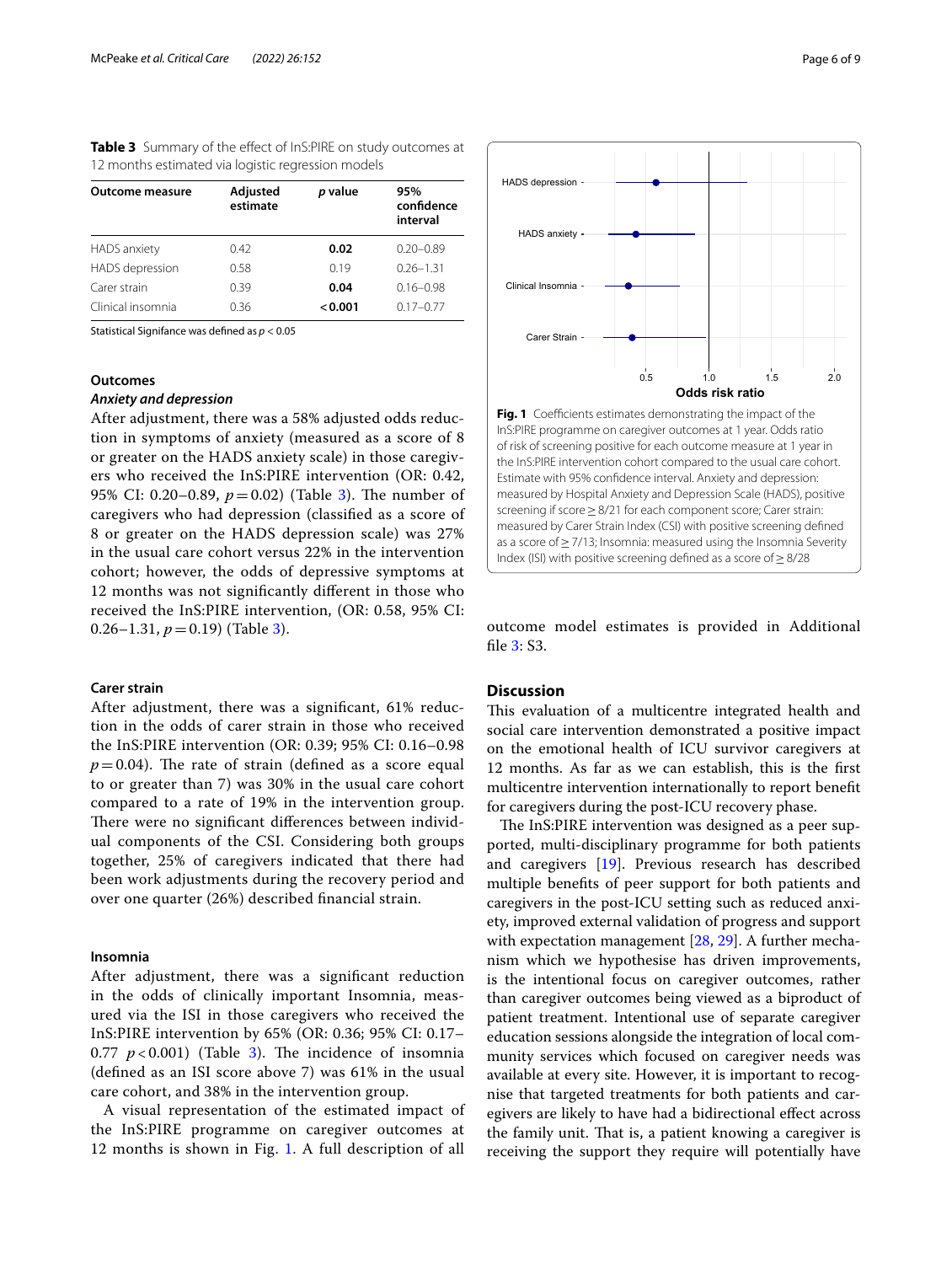a positive efect on their recovery, and likewise a caregiver seeing the patient receiving the necessary support to recover will likely reduce anxiety and mental health problems.

Carer strain also signifcantly reduced for those caregivers who attended the programme. The Carer Strain Index is a tool which examines all the global aspects of caring responsibilities (Additional file [1](#page-6-0): S1). This includes domains such as return to employment, physical and financial strain  $[26]$  $[26]$ . Caregivers had access to social, fnancial and welfare advice for the duration of the programme; this may well have been the driver for the reduction in carer strain seen. This finding is consistent with work from primary care in the UK; improving the social and fnancial situation of people, by co-locating social and welfare services in health centres resulted in improvements in mental health [[30\]](#page-8-6). Moreover, recent evidence has demonstrated a direct correlation between emotional and social outcomes in ICU survivors [\[31](#page-8-7)]. Future interventions aimed at addressing outcomes in this group must ensure that all aspects of an individual's wellbeing are considered.

Although there were less symptoms of depression in the InS:PIRE cohort, the intervention did not signifcantly improve symptoms of depression for caregivers at 12 months. Previous literature has demonstrated that symptoms such as depression improve over the frst year of recovery for most critical care survivors [\[32](#page-8-8)]. We hypothesise that caregivers have a diferent recovery trajectory to patients and thus may require targeted interventions at different time periods. There is limited evidence describing the trajectories of symptoms beyond 2 months for caregivers following exposure to critical care illness [\[33](#page-8-9)]. Given the large volume of informal, unfunded care provided by this caregiver group in the months following hospital discharge, it is crucial that health services offer adequate support to this cohort. More research is urgently required in this area, in order to fully understand how best to support this vulnerable group, in relation to symptoms of depression.

## **Limitations**

Study limitations are notable. Firstly, we do not know if the caregivers included in this study had pre-existing mental health problems. As such, we are unable to account for an important baseline characteristic in our analysis. Secondly, this was not a randomised control trial. While there was substantial overlap in baseline characteristics between the intervention and usual care cohorts, they were not randomly assigned to either usual care or the intervention; as such, this limits the ability to draw casual inference from the results. Moreover, we experienced attrition over the course of the 12 months, common with other studies in the feld, which may have also infuenced the reported outcomes [[34\]](#page-8-10). We also do not have data on caregivers who attended the InS:PIRE intervention but did not consent to recruitment in this study. Their experience of the programme may be distinctly diferent from those represented in this analysis.

It could be argued that the patients and caregivers who attended the InS:PIRE programme were more engaged and motivated about improving their health, thus, accounting for the improved outcomes seen in the intervention cohort. However, there was diversity in the cohort across the socio-economic gradient. Moreover, 40% of patients in the intervention cohort had multicomorbidities and over a quarter had pre-existing mental health issues. This would suggest that the intervention arm did include patients with signifcant chronic issues, who often have challenging trajectories following critical illness [[35](#page-8-11)].

The method of data collection varied across the two cohorts (in person or telephone vs. postal completion). This could have influenced how the outcomes were recorded and reported for each cohort. Finally, we only have data at one time point for the control cohort. As such we cannot fully understand the symptom trajectory for caregivers, which limits the interpretability of some of the results.

## **Conclusions**

This multicentre evaluation has shown that caregivers who attended the InS:PIRE programme reported improved emotional health and less symptoms of insomnia 12 months after hospital discharge, in comparison with a contemporary control group. More work is required to understand how the recovery trajectory for this group interacts with the patient recovery trajectory, to ensure services fully support all needs in this group.

#### **Abbreviations**

APACHE: Acute Physiology and Chronic Health Evaluation; CI: Confdence interval; CSI: Carer Strain Index; HADS: Hospital Anxiety and Depression Scale; ICU: Intensive Care Unit; InSPIRE: Intensive Care Syndrome: Promoting Independence and Return to Employment; ISI: Insomnia Severity Index; IQR: Interquartile range; LOS: Length of stay; MICE: Multiple Imputation by Chained Equations; OR: Odds ratio; SIMD: Scottish Index of Multiple Deprivation; STROBE: Strengthening the Reporting of Observational Studies in Epidemiology.

## **Supplementary Information**

The online version contains supplementary material available at [https://doi.](https://doi.org/10.1186/s13054-022-04014-z) [org/10.1186/s13054-022-04014-z.](https://doi.org/10.1186/s13054-022-04014-z)

<span id="page-6-1"></span><span id="page-6-0"></span>**Additional fle 1: S1.** The template for intervention description and replication checklist (S1).

<span id="page-6-2"></span>**Additional fle 2: S2.** Details of Hospital Anxiety and Depression Scale alongside common cut-off points.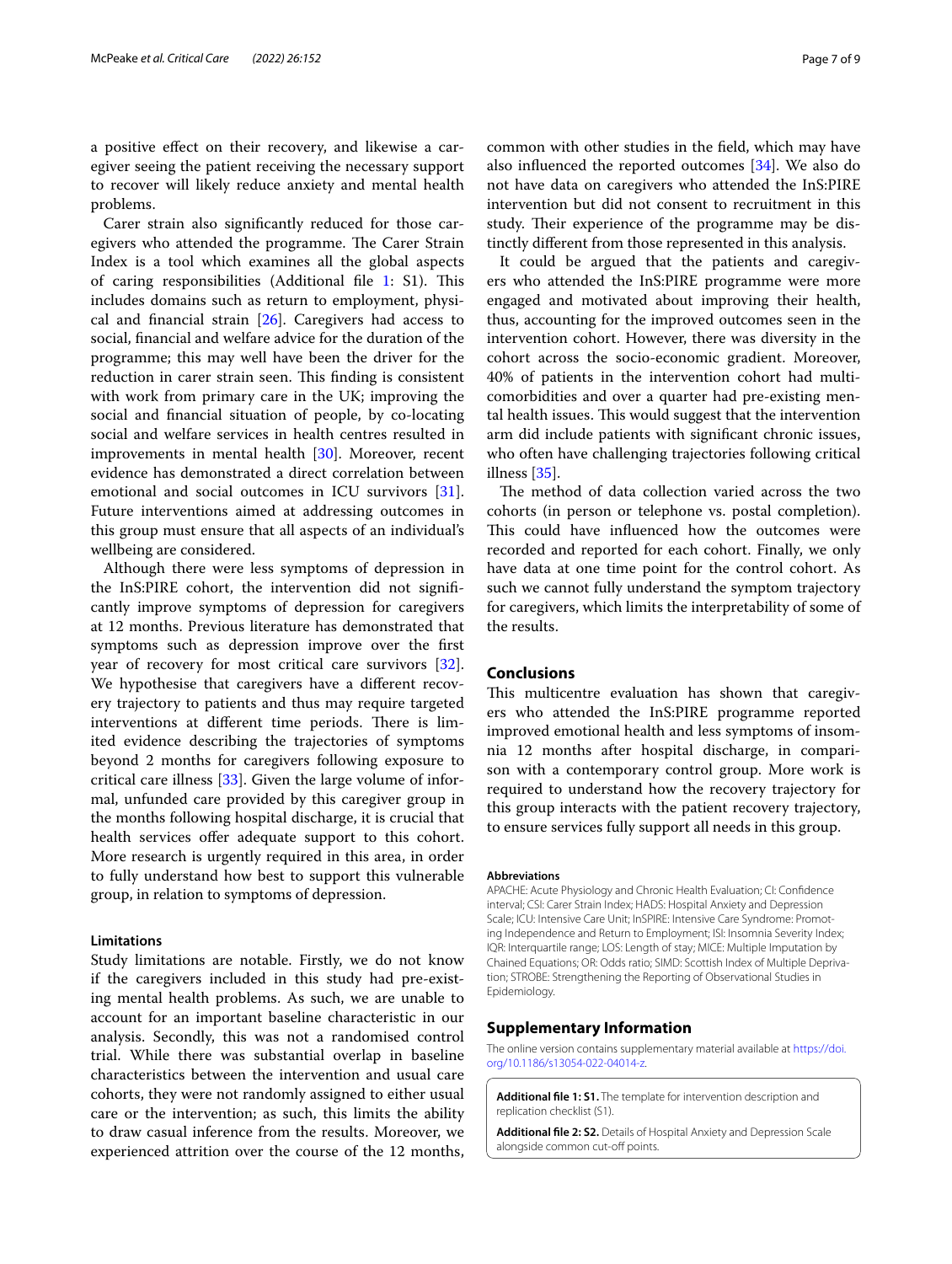**Additional fle 3: S3.** Logistic regression model outcomes.

#### **Acknowledgements**

The authorship team would like to thank the patients who took the time to participate in this study.

#### **Author contributions**

JM and TQ took part in conceptualisation of the study; JM, PH and MS conducted the analysis (formal analysis); JM, MS, PH, TJI contributed to the interpretation of the fndings (validation). All authors critically revised the paper for intellectual content and approved the fnal version of the manuscript. All authors read and approved the fnal manuscript.

## **Funding**

The project was funded by an award from the Health Foundation (173544) and a THIS. Institute (University of Cambridge) Fellowship 307748-01/ PD-2019-02-16.

#### **Availability of data and materials**

The datasets used and/or analysed during the current study are available from the corresponding author on reasonable request.

#### **Declarations**

## **Ethics approval and consent to participate**

All participants provided written informed consent. Ethical approval was granted by the Northwest (Liverpool Central) Research Ethics Committee (reference number: 17/NM/0199).

#### **Consent for publication**

Not applicable.

#### **Competing interests**

The authors declare that they have no competing interests.

#### **Author details**

<sup>1</sup> Intensive Care Unit, Glasgow Royal Infirmary, Glasgow, UK.<sup>2</sup> School of Medicine, Dentistry and Nursing, University of Glasgow, Glasgow, UK.<sup>3</sup> Intensive Care Unit, University Hospital Wishaw, Wishaw, UK. <sup>4</sup>Intensive Care Unit, NHS Fife, Kirkcaldy, UK.<sup>5</sup> Intensive Care Unit, NHS Ayrshire and Arran, Kilmarnock, UK. <sup>6</sup>Intensive Care Unit, University Hospital Monklands, Airdrie, UK. <sup>7</sup>Intensive Care Unit, Queen Elizabeth University Hospital, Glasgow, UK. <sup>8</sup>Center for Clinical Management Research, VA Ann Arbor Health System, Ann Arbor, MI, USA. <sup>9</sup> Division of Pulmonary and Critical Care, Department of Internal Medicine, University of Michigan, Ann Arbor, MI, USA. <sup>10</sup>Clinical Physics, NHS Greater Glasgow and Clyde, Glasgow, UK.

#### Received: 9 February 2022 Accepted: 6 May 2022 Published online: 24 May 2022

#### **References**

- <span id="page-7-0"></span>Lone NI, McPeake J, Stewart NI, Blayney MC, Seem RC, Donaldson L, Glass E, Haddow C, Hall R, Martin C, et al. Infuence of socioeconomic deprivation on interventions and outcomes for patients admitted with COVID-19 to critical care units in Scotland: a national cohort study. Lancet Reg Health Eur. 2021;1:100005.
- <span id="page-7-1"></span>2. Hosey MM, Needham DM. Survivorship after COVID-19 ICU stay. Nat Rev Dis Primers. 2020;6(1):60.
- <span id="page-7-2"></span>3. Haines KJ, Hibbert E, McPeake J, Anderson BJ, Bienvenu OJ, Andrews A, Brummel NE, Ferrante LE, Hopkins RO, Hough CL. Prediction models for physical, cognitive, and mental health impairments after critical illness: a systematic review and critical appraisal. Crit Care Med. 2020;48(12):1871.
- 4. Wade DM, Howell DC, Weinman JA, Hardy RJ, Mythen MG, Brewin CR, Borja-Boluda S, Matejowsky CF, Raine RA. Investigating risk factors for psychological morbidity three months after intensive care: a prospective cohort study. Crit Care. 2012;16(5):R192.
- <span id="page-7-3"></span>5. Iwashyna TJ, Ely EW, Smith DM, Langa KM. Long-term cognitive impairment and functional disability among survivors of severe sepsis. JAMA. 2010;304(16):1787–94.
- <span id="page-7-4"></span>6. Cheung AM, Tansey CM, Tomlinson G, Diaz-Granados N, Matté A, Barr A, Mehta S, Mazer CD, Guest CB, Stewart TE. Two-year outcomes, health care use, and costs of survivors of acute respiratory distress syndrome. Am J Respir Crit Care Med. 2006;174(5):538–44.
- <span id="page-7-5"></span>7. McPeake J, Mikkelsen ME, Quasim T, Hibbert E, Cannon P, Shaw M, Ankori J, Iwashyna TJ, Haines KJ. Return to employment following critical illness and its association with psychosocial outcomes: a systematic review and meta-analysis. Ann Am Thorac Soc. 2019;16:1304–11.
- <span id="page-7-6"></span>8. Cox CE, Docherty SL, Brandon DH, Whaley C, Attix DK, Clay AS, Dore DV, Hough CL, White DB, Tulsky JA, et al. Surviving critical illness: acute respiratory distress syndrome as experienced by patients and their caregivers. Crit Care Med. 2009;37(10):2702–8.
- 9. Haines KJ, Denehy L, Skinner EH, Warrillow S, Berney S. Psychosocial outcomes in informal caregivers of the critically ill: a systematic review. Crit Care Med. 2015;43(5):1112–20.
- <span id="page-7-7"></span>10. Azoulay E, Pochard F, Kentish-Barnes N, Chevret S, Aboab J, Adrie C, Annane D, Bleichner G, Bollaert PE, Darmon M. Risk of post-traumatic stress symptoms in family members of intensive care unit patients. Am J Respir Crit Care Med. 2005;171(9):987–94.
- <span id="page-7-8"></span>11. Cameron JI, Chu LM, Matte A, Tomlinson G, Chan L, Thomas C, Friedrich JO, Mehta S, Lamontagne F, Levasseur M, et al. One-year outcomes in caregivers of critically ill patients. N Engl J Med. 2016;374(19):1831–41.
- <span id="page-7-18"></span>12. McPeake J, Devine H, MacTavish P, Fleming L, Crawford R, Struthers R, Kinsella J, Daniel M, Shaw M, Quasim T. Caregiver strain following critical care discharge: an exploratory evaluation. J Crit Care. 2016;35:180–4.
- <span id="page-7-9"></span>13. Johnson CC, Suchyta MR, Darowski ES, Collar EM, Kiehl AL, Van J, Jackson JC, Hopkins RO. Psychological sequelae in family caregivers of critically iii intensive care unit patients. A systematic review. Ann Am Thorac Soc. 2019;16(7):894–909.
- <span id="page-7-10"></span>14. Henderson P, Quasim T, Shaw M, et al. Evaluation of a heath and social care programme to improve outcome following critical illness: a multicentre study. Thorax. 2022. [https://doi.org/10.1136/thora](https://doi.org/10.1136/thoraxjnl-2021-218428) [xjnl-2021-218428](https://doi.org/10.1136/thoraxjnl-2021-218428).
- <span id="page-7-11"></span>15. Choi J, Donahoe MP, Zullo TG, Hofman LA. Caregivers of the chronically critically ill after discharge from the intensive care unit: six months' experience. Am J Crit Care. 2011;20(1):12–23.
- <span id="page-7-12"></span>16. von Elm E, Altman DG, Egger M, Pocock SJ, Gøtzsche PC, Vandenbroucke JP. The Strengthening the Reporting of Observational Studies in Epidemiology (STROBE) statement: guidelines for reporting observational studies. J Clin Epidemiol. 2008;61(4):344–9.
- <span id="page-7-13"></span>17. Hofmann TC, Glasziou PP, Boutron I, Milne R, Perera R, Moher D, Altman DG, Barbour V, Macdonald H, Johnston M, et al. Better reporting of interventions: template for intervention description and replication (TIDieR) checklist and guide. BMJ. 2014;348:g1687.
- <span id="page-7-14"></span>18. McPeake JM, Henderson P, Darroch G, Iwashyna TJ, MacTavish P, Robinson C, Quasim T. Social and economic problems of ICU survivors identifed by a structured social welfare consultation. Crit Care Lond Engl. 2019;23(1):153.
- <span id="page-7-20"></span>19. McPeake J, Iwashyna TJ, Devine H, MacTavish P, Quasim TJT. Peer support to improve recovery following critical care discharge: a case-based discussion. Thorax. 2017;72(9):856–8.
- <span id="page-7-15"></span>20. MacTavish P, Quasim T, Purdie C, Ball M, Barker L, Connelly S, Devine H, Henderson P, Hogg LA, Kishore R. Medication-related problems in intensive care unit survivors: learning from a multicenter program. Ann Am Thorac Soc. 2020;17(10):1326–9.
- <span id="page-7-16"></span>21. Robinson C, Hibbert E, Bastin AJ, Meyer J, Montgomery-Yates A, Quasim T, Slack A, Mikkelsen ME, Iwashyna TJ, Haines KJ. An international study exploring the experience of survivors of critical illness as volunteers within ICU recovery services. Crit Care Explor. 2020;2(11):e0273.
- <span id="page-7-17"></span>22. McPeake J, Boehm LM, Hibbert E, Bakhru RN, Bastin AJ, Butcher BW, Eaton TL, Harris W, Hope AA, Jackson J. Key components of ICU recovery programs: what did patients report provided beneft? Crit Care Explor. 2020;2(4):e0088.
- <span id="page-7-19"></span>23. McPeake J, Shaw M, Iwashyna TJ, Daniel M, Devine H, Jarvie L, Kinsella J, MacTavish P, Quasim T. Intensive care syndrome: promoting independence and return to employment (InS: PIRE). Early evaluation of a complex intervention. PLoS ONE. 2017;12(11):e0188028.